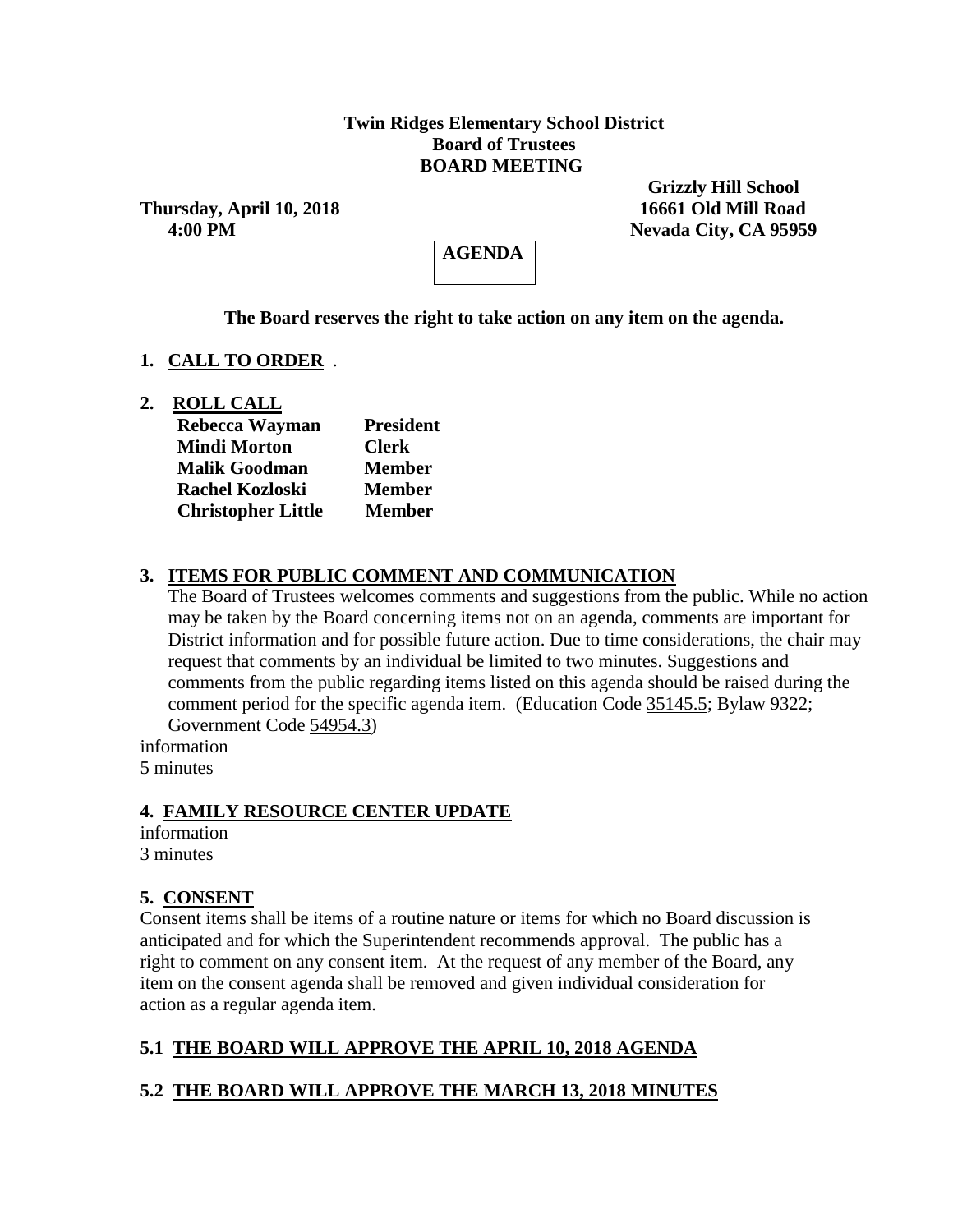## **5.3 APPROVE WARRANTS**

(green backup

## **5.4 REVIEW OF QUARTER THREE OF UNIFORM COMPLAINT**

No complaints were filed. (white backup)

# **6. TEACHERS REPORT**

information 5 minutes

a. Washington School Enrollment

| Grade           | $- -$<br>R |  |  |  |  | <b>TILE</b><br>'otar |
|-----------------|------------|--|--|--|--|----------------------|
| <b>Students</b> |            |  |  |  |  |                      |

#### b. Grizzly Hill School Enrollment

| Grade           | <b>TK/K/1</b>  |     | ັ |  |   |  | $\mathbf{r}$<br>''otal |
|-----------------|----------------|-----|---|--|---|--|------------------------|
| <b>Students</b> | $\overline{1}$ | . . |   |  | - |  | ື                      |

## **7. LCAP UPDATE**

information 3 minutes

## **8. RESOLUTION NO. 18-10: ELIMINATION OF CERTAIN CLASSIFIED STAFF FOR THE ENSUING 2018-2019 SCHOOL YEAR**

Reduction in force of Classified staff Action (blue backup)

# 3 minutes

## **9. RESOLUTION NO.18-11: SECOND INTERIM BUDGET FOR 2017-2018**

The Board will review and approve Resolution No. 18-11. The Second Interim Budget revises the District's 2017-18 Adopted Budget based upon new income and expense projections for the school year. The Second Interim will state current financial condition of the District and serve as the District's operating budget. A complete copy is available in the Business Office.

The superintendent recommends approval. (white backup) discussion/action

5 minutes

## **10. PUBLIC COMMENT**

At this time, we open the meeting for any public comments regarding the following Closed Session item.

# **11. ADJOURN TO CLOSED SESSION**